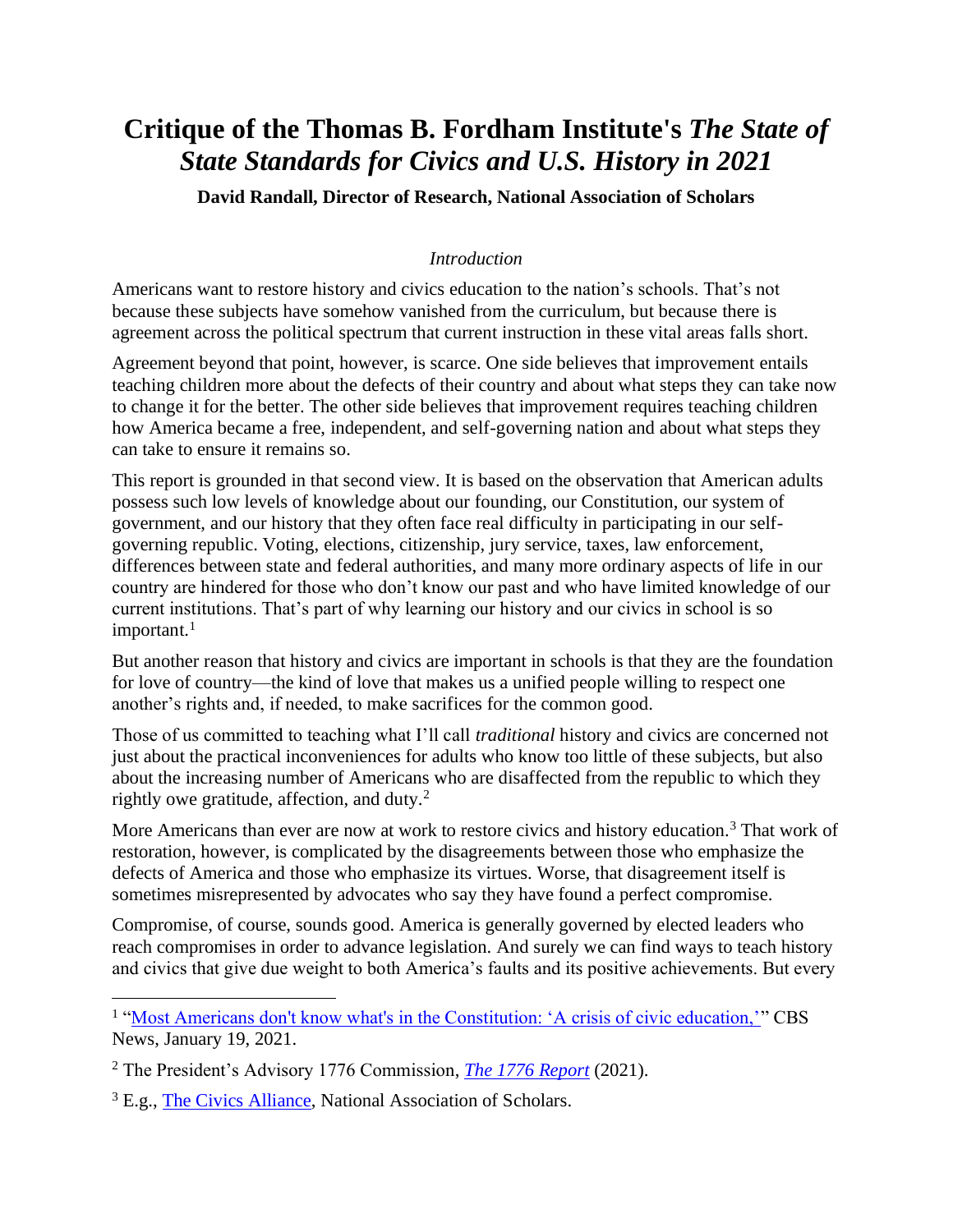compromise has to be weighed carefully to see whether it genuinely gives each side its due or whether it tilts in one direction and shortchanges the other.

In this essay, I will examine a document that promises to be part of a great compromise between the advocates for the two different approaches to history and civics reform. That document was recently published by the Thomas B. Fordham Institute, and it is titled *The State of State Standards for Civics and U.S. History in 2021*. 4 I will attempt to show in some detail why *The State of State Standards* does not succeed in establishing a properly weighted compromise.

My criticism of the Fordham Institute is a tribute to its influence as a commentator on American education, whose works command great authority, especially among American conservatives. When it errs, it errs with great effect. I take the time to criticize *The State of State Standards* at length precisely because any work that bears the Fordham Institute's imprimatur must weigh heavily in national discussions of education policy.

Before I start, let me acknowledge the good intentions of the Thomas B. Fordham Institute in general and of the authors of this report in particular. As readers will surely agree when they read the report, I have no doubt that the Institute meant well and that in its own view, *The State of State Standards* is a constructive effort to reach common ground, and therefore a genuine and well-judged compromise. But I believe it is mistaken. I will focus on those mistakes in the coming pages rather than on *State Standards*' considerable virtues.

*The State of State Standards for Civics and U.S. History in 2021* is a survey of the K-12 civics and history standards in the 50 states and the District of Columbia. It aims to give Americans a fair understanding of the quality of civics and United States history instruction across the nation, by way of informing them how they may improve their schools.

The Fordham Institute's *State Standards*, unfortunately, is gravely flawed. The Fordham Institute now advocates for Action Civics, also known as "protest civics," in its assessment of each state's content standards. Each state's civic instruction is upgraded or downgraded depending on its commitment to Action Civics. It is impossible to tell how much of the Fordham Institute's judgment of "Content and Rigor" is really a judgement of each state's commitment to Action Civics. The Fordham Institute's survey therefore is unreliable.

# *The Nature of Action Civics*

Action Civics, also known by names such as *civic engagement*, *community engagement*, and *project-based civics*, formally claims to be a form of "service-learning" applied to civics

Throughout this report, we refer to "the Fordham Institute" and "*State Standards*," rather than to "Stern et al." Partly this is because we are not in a position to distinguish which words of the report should be attributed to which individual authors. (For the individual authors' CVs, see *[The](https://fordhaminstitute.org/national/research/state-state-standards-civics-and-us-history-2021)  [State of State Standards for Civics and U.S. History in 2021](https://fordhaminstitute.org/national/research/state-state-standards-civics-and-us-history-2021)*.) Partly this is because the Fordham Institute does bear institutional responsibility for *State Standards*. But mostly it is because a critique, no matter how friendly, must cause some pain. We prefer to address our criticism to the Fordham Institute and to *State Standards* than to named individuals. The praise we direct to *State Standards*, contrariwise, should be taken as addressed to Jeremy Stern and his co-authors.

<sup>&</sup>lt;sup>4</sup> Jeremy A. Stern, Alison E. Brody, José A. Gregory, Stephen Griffith, and Jonathan Pulvers, with David Griffith and Amber M. Northern, *[The State of State Standards for Civics and U.S.](https://fordhaminstitute.org/national/research/state-state-standards-civics-and-us-history-2021)  [History in 2021](https://fordhaminstitute.org/national/research/state-state-standards-civics-and-us-history-2021)* (Washington, D.C.: The Thomas B. Fordham Institute, 2021). 376 pp.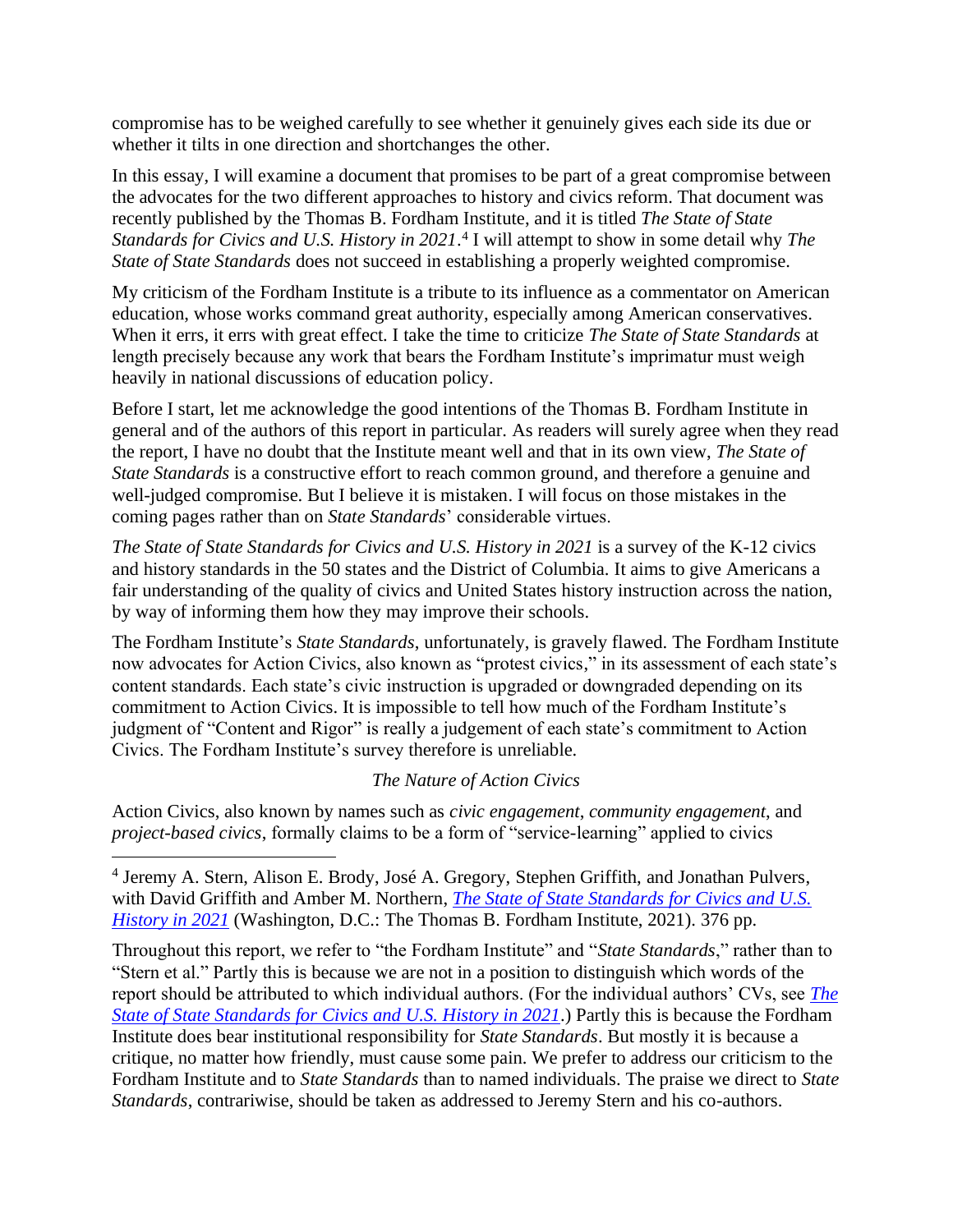education. Students in service-learning classes earn credit for work outside the classroom with a nonprofit organization. Action Civics classes, drawing upon service-learning pedagogy, generally consist of three overlapping practices:

- 1) Group Projects: Part or all of a class engages in extra-curricular political protest or lobbying.
- 2) Internships: Individual students hold unpaid extra-curricular internships with political advocacy organizations.
- 3) Political Activism: Students draft materials for political activism by activities such as writing letters or designing posters. Some classes simply train students in these activities; others actually use the materials they create for political advocacy.

Students *must* complete these activities to receive course credit.

Service-learning and Action Civics favor a collectivist approach simply by emphasizing group action: Action Civics discourages individual judgment that, for example, sustains the lone dissenter on a jury. Service-learning and Action Civics invite abuse of public schools' institutional neutrality, since school administrators and teachers decide which nonprofit organizations they will recognize as institutional partners. Service-learning and Action Civics delegitimize classroom learning by teaching that it has no purpose except to prepare students for collective action in the world outside the classroom. These flaws alone make service-learning and Action Civics ill-suited for teaching children the essential lessons of civics.

Their overt politicization redoubles the damage they do to America's schools. Service-learning and Action Civics pretend to offer a nonpartisan way to channel school resources and student time into civics instruction, but in truth they open the door to political advocacy by left-leaning nonprofit organizations. They accommodate the pervasive left-leaning biases of America's teachers, school administrators, state education bureaucrats, and nonprofit organizations that work in this area, all of whom are in a position to craft the requirements of service-learning and Action Civics so that they steer students toward "coursework" that supports radical political activism. They make it next to impossible for students to steer their Action Civics work toward nonpartisan advocacy, much less for conservative advocacy.

In practice, and as intended by the radical educational establishment that has sponsored both service-learning and Action Civics, Action Civics skews toward left-wing causes. Teacher bias comes into play when teachers guide students into choosing a particular cause for their protests and demonstrations. Action Civics champion Generation Citizen touts projects such as support for the Green New Deal, climate change protests, driver's licenses for illegal immigrants, the "school to prison pipeline," feminist perspectives, and opposition to gentrification.<sup>5</sup> Action Civics educational materials frequently teach radical community organizer Saul Alinsky's "power mapping" techniques.<sup>6</sup>

<sup>5</sup> Thomas K. Lindsay and Lucy Mercer, *["Action Civics,""New Civics," "Civic Engagement,"](https://www.texaspolicy.com/action-civicsnew-civics-civic-engagement-and-project-based-civics-advances-in-civic-education/)  [and "Project-Based Civics": Advances in Civic Education?](https://www.texaspolicy.com/action-civicsnew-civics-civic-engagement-and-project-based-civics-advances-in-civic-education/)* (Texas Public Policy Foundation: 2020), 13-14.

<sup>&</sup>lt;sup>6</sup> E.g., ["Welcome to 8](https://www.mersd.org/cms/lib/MA01807435/Centricity/Domain/184/Welcome%20to%208th%20Grade%20Civics%20Informational%20Letter%20and%20syllabus.pdf)<sup>th</sup> Grade Civics!"; "Power Mapping: A Tool for Utilizing Networks and [Relationships,](https://www.bhopal.net/wp-content/uploads/Resources_Toolbox/Toolbox/Power-Mapping.pdf)" *Idealist on Campus*.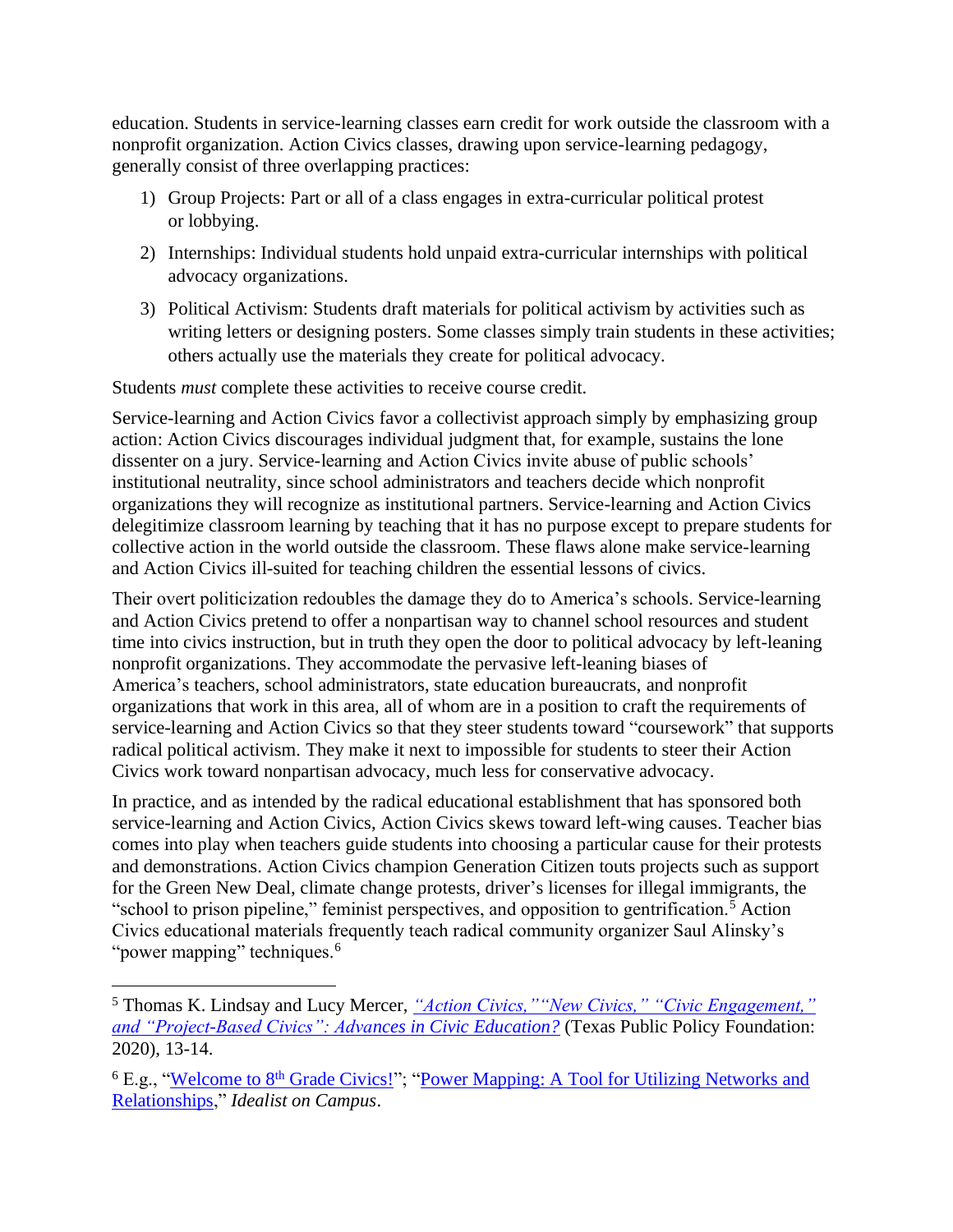Vanishingly few, if any, Action Civics projects have ever supported advocacy by, for example, pro-life organizations, pro-Second Amendment organizations, or immigration control organizations. Equally few, if any, advocate for the restoration of broken-windows policing, stop-and-frisk policies, and strict voter ID laws; for ending corrupt "consent agreements" between activists and collusive regulators; or for upholding property rights against dubious "eminent domain" takings. Nor do Action Civics projects include protests against teacher unions or the demand for an end to qualified immunity for school administrators. Nonpartisan Action Civics would include an enormous range of such projects. We may register the bias of Action Civics in practice by the absence of all but a narrow range of projects that align with the radical educational establishment's political priorities.

Action Civics replaces American civics education with a taxpayer-funded gift to the radical left: young minds to be indoctrinated in neo-Marxist "social justice" propaganda, free labor for leftwing activist groups, free bodies for left-wing protests, free vocational training in left-wing activism, and free use of Saul Alinsky-style community organizing techniques adapted for the classroom.<sup>7</sup>

Action Civics now works in tandem with Critical Race Theory, Social Justice Education, and other forms of far-left propaganda disguised as pedagogy.<sup>8</sup> Action Civics is more accurately called "protest civics," because it uses taxpayer dollars and classroom time to draw students into the network of professional organizers and rent-a-mobs by which radical activists force political transformation on America.<sup>9</sup>

Action Civics doesn't just operate through civics classes: it can appear anywhere in the curriculum.<sup>10</sup> Its primary means of intrusion into America's schools, however, is via civics classes. Civics classes are the central battleground to defend students from Action Civics.

Even if Action Civics could be de-politicized, or at least politically balanced, it would waste precious classroom time that should be used to teach students real civics. The actual defenses of Action Civics usually are obfuscations by scholars who praise Action Civics for being more 'effective in civics instruction' or 'inspiring for civic engagement,' when what they mean is that Action Civics teaches Action Civics and makes students 'feel engaged.'<sup>11</sup> Yet asking students to

<sup>7</sup> For the preceding paragraphs on service-learning and Action Civics, see Stanley Kurtz, "Action Civics' Replaces Citizenship with Partisanship," *The American Mind*, January 26, 2021; Lindsay and Mercer, *Action Civics*; David Randall, *[Making Citizens: How American](https://www.nas.org/reports/making-citizens-how-american-universities-teach-civics)  [Universities Teach Civics](https://www.nas.org/reports/making-citizens-how-american-universities-teach-civics)* (National Association of Scholars, 2017); [The Challenge from Action](https://www.nas.org/civics-alliance/our-mission-and-vision/challenge-action-civics)  [Civics,](https://www.nas.org/civics-alliance/our-mission-and-vision/challenge-action-civics) Civics Alliance, National Association of Scholars.

<sup>8</sup> Stanley Kurtz, ["Biden Set to Push Critical Race Theory on U.S. Schools,](https://www.nationalreview.com/corner/biden-set-to-push-critical-race-theory-on-u-s-schools/)" *National Review*, April 19, 2021.

<sup>9</sup> Stanley Kurtz, ["How Dems Will Push Protest Civics and CRT on Schools,](https://www.nationalreview.com/corner/how-dems-will-push-protest-civics-and-crt-on-schools/)" *National Review*, June 1, 2021.

 $10$  E.g., Elana Goldenkoff, ["Civic Engagement in the STEM Classroom,](https://ecrcommunity.plos.org/2020/09/18/civic-engagement-in-the-stem-classroom/)" ECR Community, September 18, 2020; Paul F. Lai, *[Civics English: Integrating Civics in Middle School English](https://escholarship.org/uc/item/50192908)  [Language Arts Teaching](https://escholarship.org/uc/item/50192908)* (University of California, Berkeley: Ph.D. Dissertation, 2018).

<sup>11</sup> Lori A. Morgan, "Developing Civic Literacy and Efficacy: Insights Gleaned Through the [Implementation of Project Citizen,](https://files.eric.ed.gov/fulltext/EJ1171672.pdf)" *i.e.: inquiry in education* 8, 1 (2016): Article 3.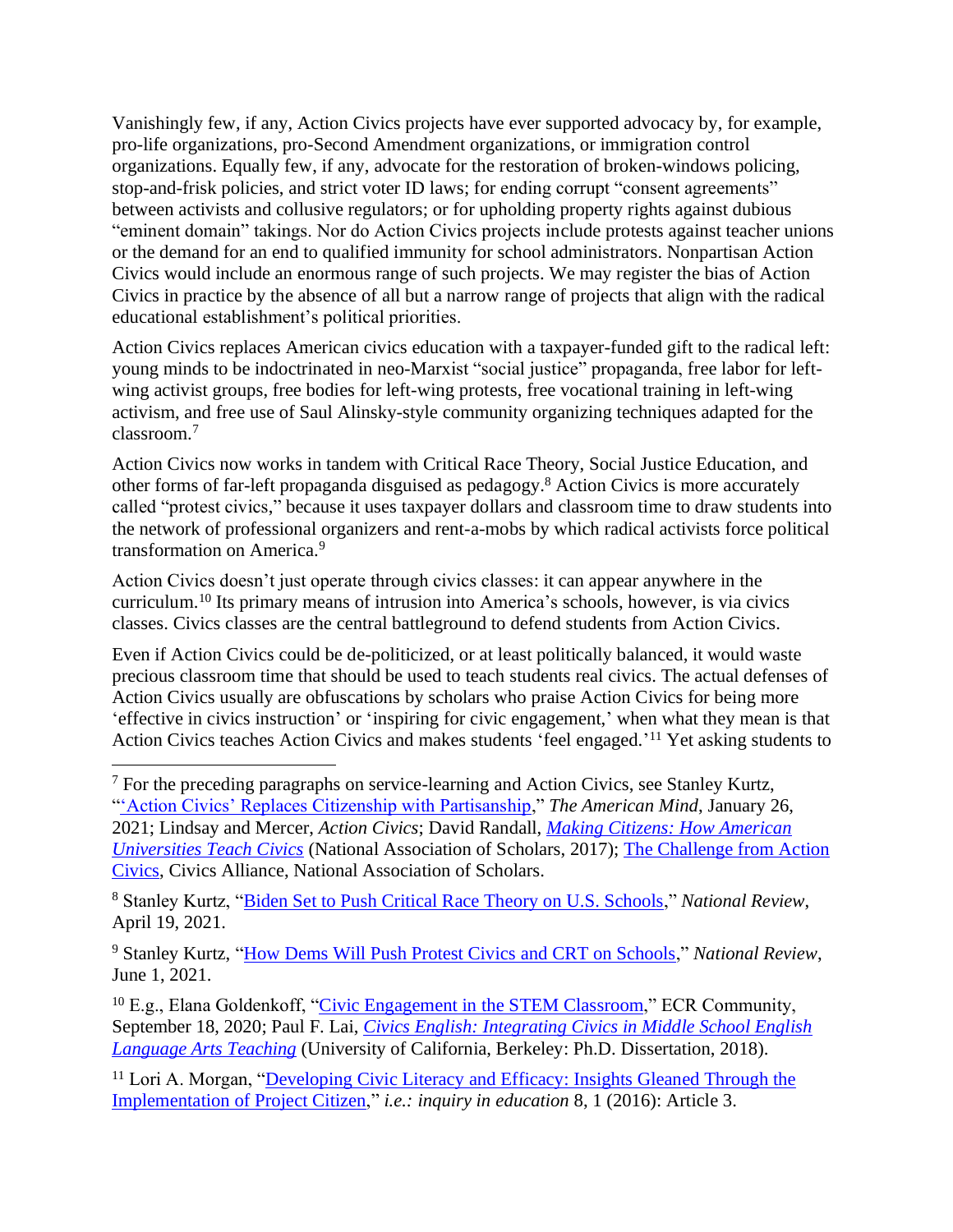report on their "engagement" does not measure whether they actually have learned anything. The Association of American Colleges & Universities (AAC&U) therefore misleads when it claims that "students who participate in civic engagement *learn more academic content*", since it actually cites research that studies "academic engagement[, which] was measured by asking students to report on their own perceived involvement with the course content and field of study." 12

We fear that the Fordham Institute accepts at face value the contention that Action Civics actually increases content knowledge, when Action Civics proponents such as the AAC&U refer to research that does not actually support that claim.

More plausibly, we should judge that Action Civics imparts no knowledge of how the republic works, save in the sense that a vandal knows enough of a house to destroy it.

# *The Fordham Institute Embraces Action Civics*

So far as we can judge, the Fordham Institute embraced Action Civics in the spirit of compromise. It would forward traditional content-rich pedagogy as a complement to Action Civics—which it surely embraced without understanding quite how radically destructive Action Civics is.

But embrace Action Civics it has. In their Forward to *State Standards*, David Griffith and Chester E. Finn, Jr. of the Fordham Institute essentially champion Action Civics by praising its core pedagogical components.

And now imagine that, in *addition* to taking courses in civics and U.S. History, every high school senior was also required to write a capstone paper on the historical background of a current social or political problem, the costs and benefits of potential solutions to it, and possible means of addressing it—for example, through legislation or advocacy.<sup>13</sup>

We imagine rather that teacher bias will limit students' options as to which advocacies they will be permitted to sketch in their capstone papers. But we need no exercise in speculation to know that the Hirschian Fordham Institute of old would have ascribed equal or greater value to a capstone paper that explored the best arguments for all sides of a conflicted current issue rather than advocating for just one, or which explored a historical issue rather than a contemporary one. Teaching students how to distance themselves from the fray in order to develop disinterested judgment is a more important lesson than teaching them how to let loose the enthusiasms they already harbor. The Fordham Institute now fails even to mention these pedagogical options.

Purely as a question of pedagogy, we regret that the Fordham Institute would embrace Action Civics, whose mode of instruction contradicts E.D. Hirsch's Core Knowledge-based pedagogy,

<sup>&</sup>lt;sup>12</sup> Christine M. Cress, "Civic Engagement and Student Success: Leveraging Multiple Degrees of [Achievement,](https://www.aacu.org/publications-research/periodicals/civic-engagement-and-student-success-leveraging-multiple-degrees)" *Diversity and Democracy* 15, 3 (2012); Sara M. Gallini and Barbara E. Moely, ["Service-Learning and Engagement, Academic Challenge, and Retention,](https://quod.lib.umich.edu/cgi/p/pod/dod-idx/service-learning-and-engagement-academic-challenge.pdf?c=mjcsl;idno=3239521.0010.101;format=pdf)" *Michigan Journal of Community Service Learning* 10 (2003): pp. 5-14.

<sup>13</sup> Stern 2021: 7.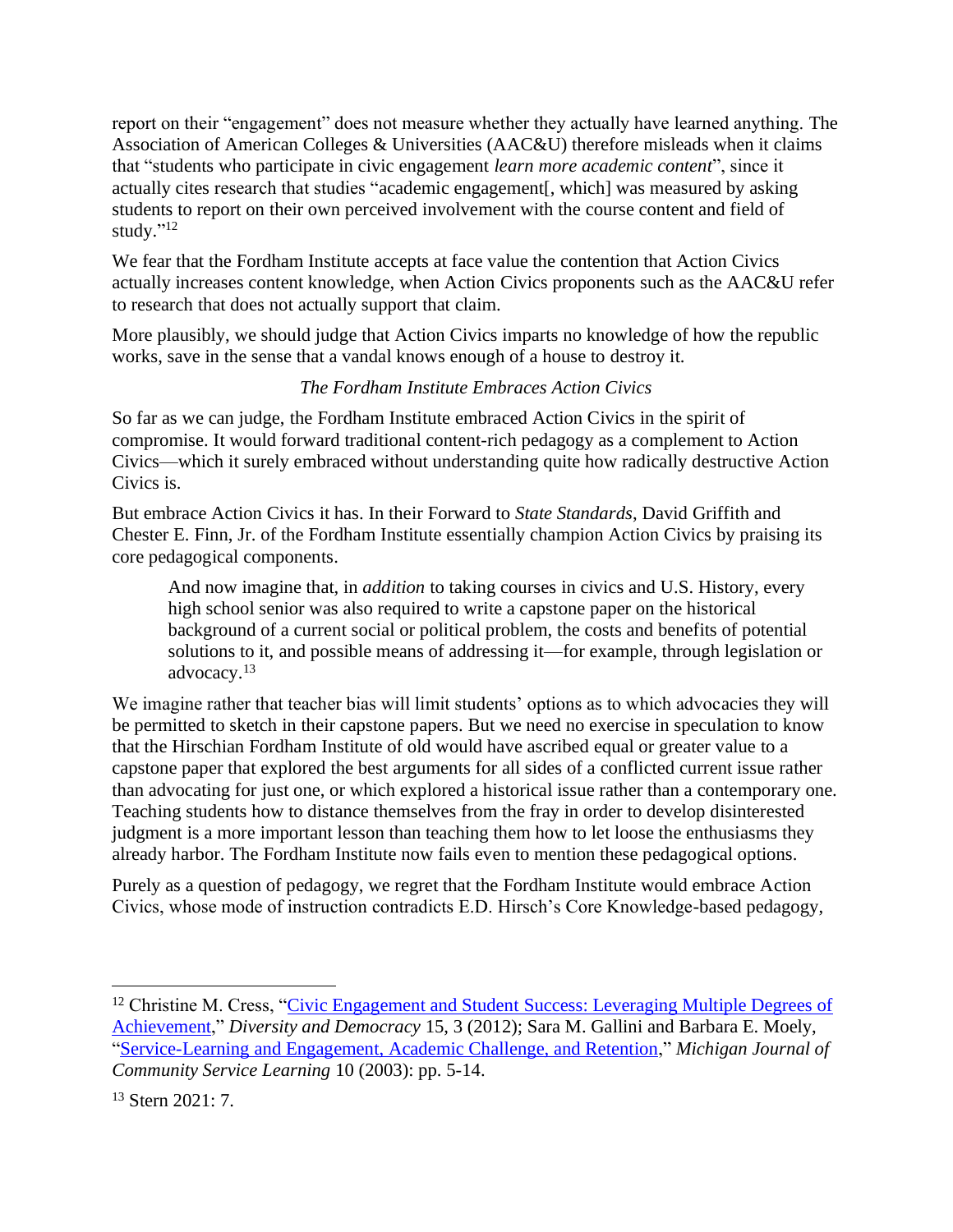which the Fordham Institute has so persistently advocated.<sup>14</sup> The saddest consequence of the Fordham Institute's embrace of Action Civics is that it must abandon its Hirschian heritage.

*State Standards* also declares that "we have broadened our conception of 'content' to include relevant skills (e.g., 'informed advocacy') and dispositions (e.g., 'respect for other persons and opinions.') ..."<sup>15</sup> But what the Fordham Institute defines as the "skills" of "informed advocacy" are precisely the nuts and bolts of Action Civics pedagogy:

if we could require only one specific exercise, it would be to have twelfth-grade civics students use their knowledge of American history and government to research and analyze the historical roots of and continuing reasons for a current social or political problem, the costs and benefits of proposed solutions to that problem, and possible means of addressing it—and then make the written case for a specific course of action.<sup>16</sup>

That said, *State Standards* does not fully embrace Action Civics or Critical Race Theory. Yet, as Peter Gibbon, Senior Research Fellow at Boston University Wheelock College of Education and Human Development, notes, "Though the report doesn't endorse 'action civics,' it does approve of 'active participation' and 'successful service-learning projects.'"<sup>17</sup> We may recollect that service-learning is the pedagogy of Action Civics, and also keep in mind that "active participation" is a euphemism for Action Civics. The Fordham Institute effectively endorses all the components of Action Civics.

The Fordham Institute certainly is aware of the critiques of Action Civics: "We understand that current opinions differ on the topic of 'action civics.'" <sup>18</sup> But its 'understanding' has not moderated its embrace of Action Civics. <sup>19</sup> The Fordham Institute concludes that our schools' civics and history instruction must lead to more Action Civics: "one way or another, we must coax a clearer and more sustained focus on civics and U.S. History learning out of our overburdened education system, so that more students emerge from it with the requisite knowledge, skills, and dispositions." 20

We wish that the Fordham Institute would return to its traditional focus on ensuring that America's students graduate from high school with comprehensive academic content knowledge of American history and civics, rather than recommend burdensome Action Civics mandates that positively reduce student learning.

*The Fordham Institute Means "Action Civics" When Its Says "Content and Rigor"*

- <sup>18</sup> Stern 2021: 33.
- <sup>19</sup> Stern 2021: 33.
- <sup>20</sup> Stern 2021: 34.

<sup>&</sup>lt;sup>14</sup> Chester E. Finn, Jr., "Knowledge matters: E. D. Hirsch, Jr.'s fifth book on education is as [important as his first,](https://fordhaminstitute.org/national/commentary/knowledge-matters-e-d-hirsch-jrs-fifth-book-education-important-his-first)" Thomas B. Fordham Institute, August 17, 2016.

<sup>&</sup>lt;sup>15</sup> Stern 2021: 19.

<sup>16</sup> Stern 2021: 31, 37.

<sup>17</sup> Stern 2021: 10.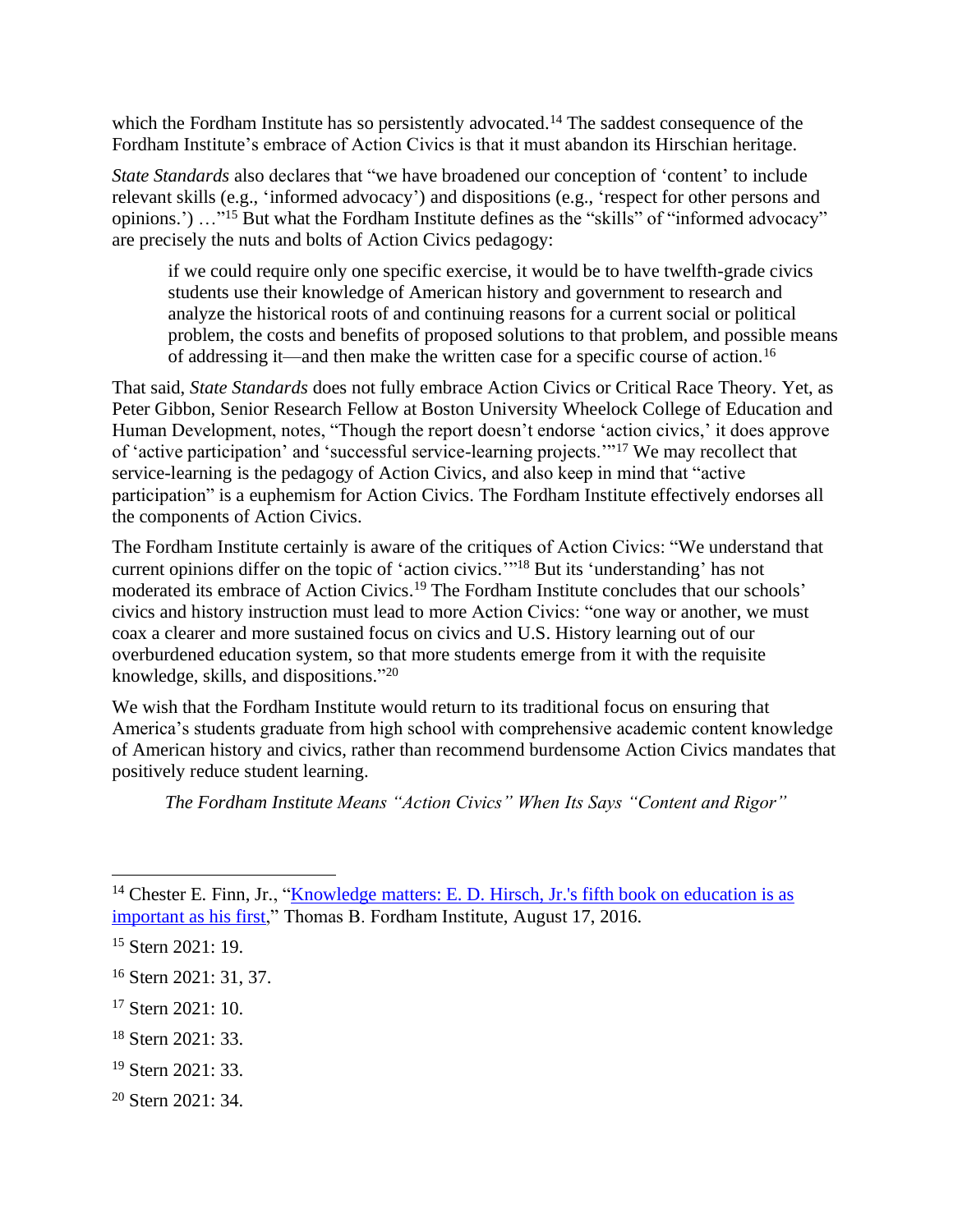The heart of the Fordham Institute's survey of state standards consists of its reviews of Content and Rigor. Here, Content and Rigor largely assesses whether standards include detailed requirements for factual knowledge of American government and history. The Fordham Institute states that "the bulk of a state's score for 'content and rigor' is still based on what it expects students to know or understand (e.g., the causes of the Civil War)."<sup>21</sup>

Yet the Fordham Institute does not say exactly what "bulk" means. The most important point is that the Fordham Institute no longer regards such content knowledge as *all* of Content and Rigor. The Fordham Institute now conflates Content and Rigor with Action Civics to forward "informed advocacy."

The Fordham Institute states in its Methods Appendix that Action Civics counts for evaluation of Content and Rigor.

Problem analysis—Based on their knowledge of American government and history, students should be able to research and analyze the reasons for a current social or political problem, the costs and benefits of potential solutions to it, and possible means of addressing it, such as advocacy, organization, publicity, money, elections, and legislation.

Advocacy—Students should practice the art of persuasion in various formats and contexts, backing their opinions with evidence, responding thoughtfully to the opinions of others, and revising their own opinions when appropriate.<sup>22</sup>

The Fordham Institute's extended and approbatory description of South Dakota's standards gives a strong sense of its model for civics. These standards include:

"possible civic engagement activities" in the "unpacked" version of every social studies standard—including those that deal with history, geography, and economics. Examples of suggested activities range from writing an editorial about the need for compromise to brainstorming ways of using civil disobedience to implement change, so the standards cannot be accused of foolish consistency. Still, the message that civic engagement is *always* a priority is the right one, and many of the suggestions that appear in this space are thoughtful and creative.<sup>23</sup>

We may note that South Dakota's "unpacked" standards contain substantial material that tilts "civic engagement" toward radical political advocacy.

#### **Contact an organization with whose platform you agree and see how you can get involved.**

Students research and contact an organization working toward the issue of global climate change. …

# **Examining protests and their connection to the past**

Students could investigate the events following the death of George Floyd in Minneapolis in May 2020 and create a timeline of major successes and challenges in the lives of

 $21$  Stern 2021: 19.

<sup>22</sup> Stern 2021: 370.

<sup>23</sup> Stern 2021: 300. See also Stern 2021: 227, 253.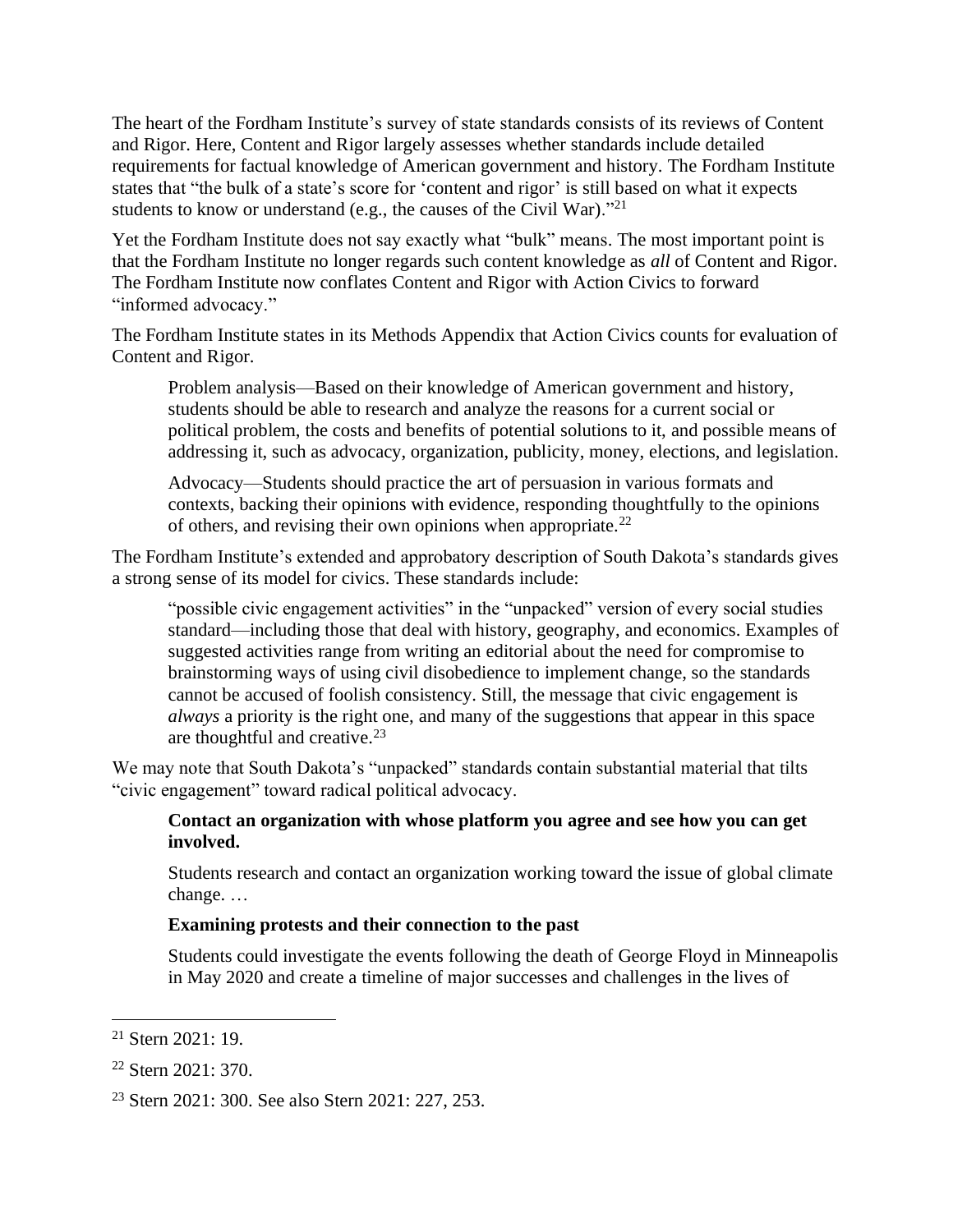African Americans from the 13th Amendment to modern day society. Once the timeline is completed, students should answer the following question; "How much of the past injustices against African American people affects the modern issues and events of today?" Students can talk about their answers in small groups as the teacher circulates and records observations. Once students are done discussing, as a class, they should provide solutions for racial injustice. $24$ 

What the Fordham Institute describes as "thoughtful and creative," most Americans would describe as "radical and left-wing."

The Fordham Institute extends its embrace of Action Civics throughout its individual analyses of the state standards.

- Support for concepts such as "advocacy," "active citizenship," "informed citizenship," "effective citizenship," "civic participation," "informed participation," "influencing policy," "applying what they have learned," "civic involvement," "creating an action plan," "individual action," "informed action," and "thoughtful action" in its review of the Alabama, Colorado, Florida, Hawaii, Kentucky, Louisiana, Maryland, Massachusetts, Michigan, Missouri, Montana, Nebraska, Nevada, New Jersey, New Mexico, New York, North Dakota, Rhode Island, South Carolina, Utah, Virginia, and Washington state standards.<sup>25</sup>
- Approving citation of service learning, service projects, or "action-oriented civics" projects" in its review of the Alabama, Arizona, California, Florida, Maine, Massachusetts, Nebraska, North Dakota, and West Virginia state standards.<sup>26</sup>
- Approving citation of "active engagement," "civic engagement," and mention of "power" in its review of the Alabama, Arizona, Kansas, Kentucky, Maryland, Michigan, South Dakota, and Wisconsin state standards.<sup>27</sup>
- Disapproving comment of standards that are "observational rather than participatory," that fail to address "specific forms of civic engagement," that lack "advocacy" skills, or where "The goal of producing active and informed citizens can hardly be detected," in its review of the Arkansas, Louisiana, Missouri, and Pennsylvania state standards.<sup>28</sup>

When the Fordham Institute summarizes the Strengths of particular standards, it repeatedly includes language such as "The standards exhibit a commitment to active learning and preparing students to take informed civic action," "The standards cultivate skills and dispositions that are

<sup>&</sup>lt;sup>24</sup> [Appendix 2: Civic Engagement Example Activities,](https://doe.sd.gov/ContentStandards/documents/SS-Appendix2.pdf) South Dakota Department of Education. See also Stanley Kurtz, ["Noem Pledges to Bar Action Civics and Critical Race Theory,"](https://www.nationalreview.com/corner/noem-pledges-to-bar-action-civics-and-critical-race-theory/) *National Review*, May 10, 2021.

<sup>25</sup> Stern 2021: 40, 75, 99, 112, 148, 155, 161, 167, 173, 180-81, 198, 203-04, 208, 215, 225, 227, 234, 242, 252, 285, 292, 323, 334, 340.

<sup>26</sup> Stern 2021: 41, 49-50, 66, 99, 161, 174, 209, 253, 347.

<sup>27</sup> Stern 2021: 41, 49-50, 142, 148, 166, 179, 297, 299-300, 354.

<sup>&</sup>lt;sup>28</sup> Stern 2021: 58, 155, 198, 277, 279. See also the Fordham Institute's disapproval of Tennessee. Stern 2021: 307.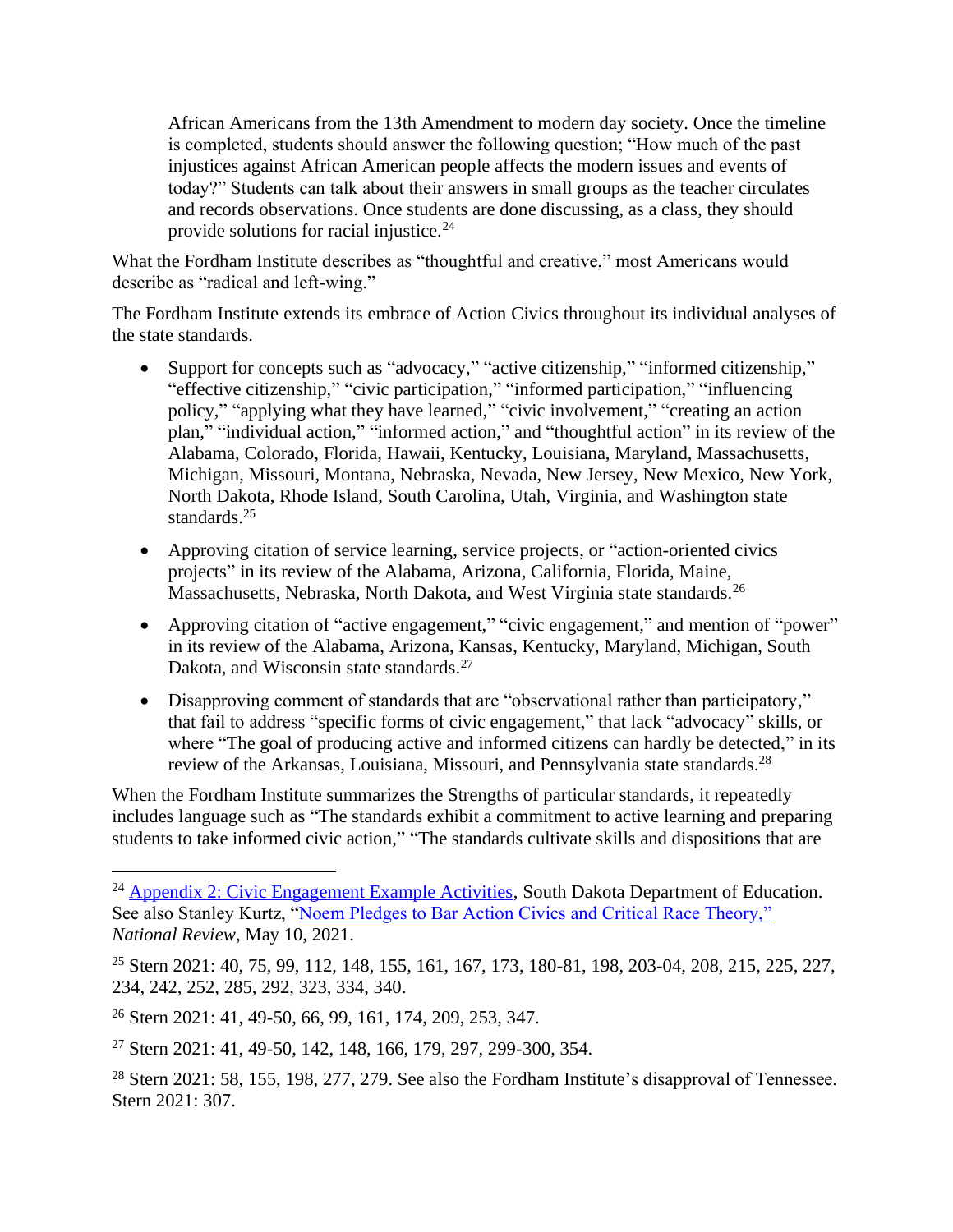essential to informed citizenship," and "The 'active citizenship' standards are an unapologetic call to arms."<sup>29</sup> Contrariwise, the Fordham Institute laments when "The expectations that relate to civic skills and dispositions are academic and uninspiring."30

The Fordham Institute does not state precisely how important Action Civics is in its Content and Rigor grades. If we judge by the amount of space *State Standards* devotes to Skills and Dispositions, which are a subsection of Content and Rigor, we may estimate that an otherwise perfect civics standard that explicitly barred Action Civics would be downgraded at least from an A to an A minus, and perhaps as far as a B. Likewise, an utterly wretched civics standard that enthusiastically and effectively supported Action Civics would be upgraded at least from an F to a D, and perhaps as far as a C. We cannot say precisely, since the Fordham Institute does not provide sufficient information to assess its grading mechanisms. What we can say is that the Fordham Institute will not give you an A unless you support Action Civics.

*The Fordham Institute Means "Action Civics" When Its Says "Skills and Dispositions"*

Within *State Standards*, the entire Civics "Skills and Dispositions" section in each state review provides advocacy for Action Civics.

The Fordham Institute's conflation of Skills and Dispositions and Action Civics begins with Strength 3: "*Exemplary civics and U.S. History standards champion essential civic dispositions such as respect for other persons and opinions, an inclination to serve, and a commitment to American institutions and ideals.*" <sup>31</sup> The Fordham Institute then elaborates that "Some civic dispositions are habitual, meaning they should be practiced as well as preached, which is why the strongest civics standards insist on students' active participation."<sup>32</sup> It then defines "specific disposition-focused activities" as Action Civics:

For example, California devotes an entire appendix to the features of successful servicelearning projects (but doesn't require them), while Massachusetts (in addition to asking its high school civics students to research and write papers on issues of local and global concern) expects every high school student to complete a "civic action" project.<sup>33</sup>

We should note here that the "skills" and "dispositions" culminate in actual Action Civics programs—that what is at issue is not simply character training, or "how to write a paragraph," but a coherent pedagogy with concrete commitments to classroom hours and discrete courses. As the Fordham Institute itself states in its critique of the Hawaii state standards,

the emphasis on civic dispositions is consistent but broad. ... in many higher grades, at least one standard somewhat vaguely requires that students learn how individuals can

<sup>29</sup> Stern 2021: 50, 80, 98, 186, 226. See also Stern 2021: 234, 340.

<sup>30</sup> Stern 2021: 278.

<sup>31</sup> Stern 2021: 32.

<sup>32</sup> Stern 2021: 33.

<sup>33</sup> Stern 2021: 33.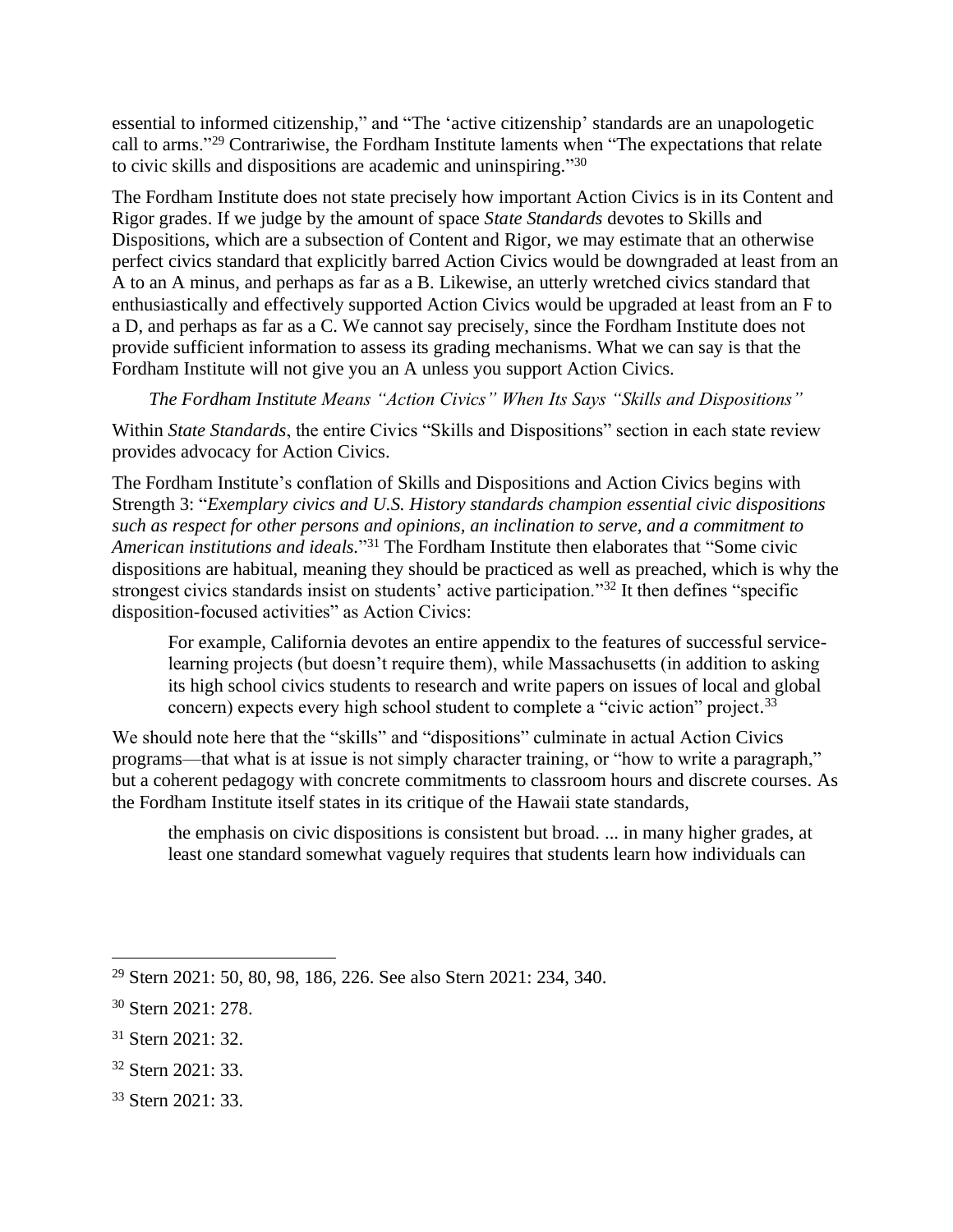improve their communities or change society. Yet most of these standards would benefit from more thoughtful articulation and concerted integration into the course content.<sup>34</sup>

The Fordham Institute uses Skills and Dispositions to advocate for the entire Action Civics curriculum.

# *Tactical Advocacy for Action Civics*

The Fordham Institute does generally avoid advocacy for the more radical variations of Action Civics, such as those propagated by Generation Citizen.<sup>35</sup> Yet even the Fordham Institute's critique does approve some startlingly radical elements. In its discussion of South Dakota's standards, for example, the Fordham Institute notes approvingly that they

include suggestions that students develop an argument for or against the electoral college and voter registration requirements, the expectation that they will identify bias and misleading information in media sources, and an explicit call to "organize actions for social justice." As those examples suggest, the quality of the skills guidance varies, but ultimately the good outweighs the bad.<sup>36</sup>

The Fordham Institute, moreover, does not appear to apply a uniform Action Civics standard to the different states, but rather to provide advice to each one about how to increase Action Civics as much as possible in the immediate future.

- *Illinois*: "The treatment of civic dispositions begins well but finishes with less purpose. ... The later standards do not mention current events as a reference point for teaching or service learning as an opportunity for learning. ... Correlate the high school civics and U.S. History standards with the requirements of state law."<sup>37</sup>
- *New Jersey*: "if the state is serious about active citizenship, then it should at least consider embedding these expectations in specific courses or grade levels. ... Incorporate the 'active citizenship' expectations for twelfth grade into the relevant high school courses (i.e., U.S. History, World History, or a separate course in civics/U.S. Government)."38
- *Ohio*: "students in high school are expected to 'analyze a public policy issue in terms of collaboration or conflict among the levels of government involved and the branches of government involved'—a worthy assignment that might be even more meaningful if students were explicitly asked to research a problem in their community, evaluate the proposed solutions, and make the case for a specific course of action."<sup>39</sup>

The Fordham Institute applies similarly tactical advice in its reviews of the California, Colorado, District of Columbia, Georgia, Hawaii, Iowa, Maryland, Mississippi, New Mexico, and North

- <sup>37</sup> Stern 2021: 122-23, 125.
- <sup>38</sup> Stern 2021: 228, 230.
- <sup>39</sup> Stern 2021: 260.

<sup>34</sup> Stern 2021: 112.

<sup>35</sup> Lindsay and Mercer, *Action Civics*, pp. 13-15.

<sup>36</sup> Stern 2021: 300. See also Stern 2021: 104.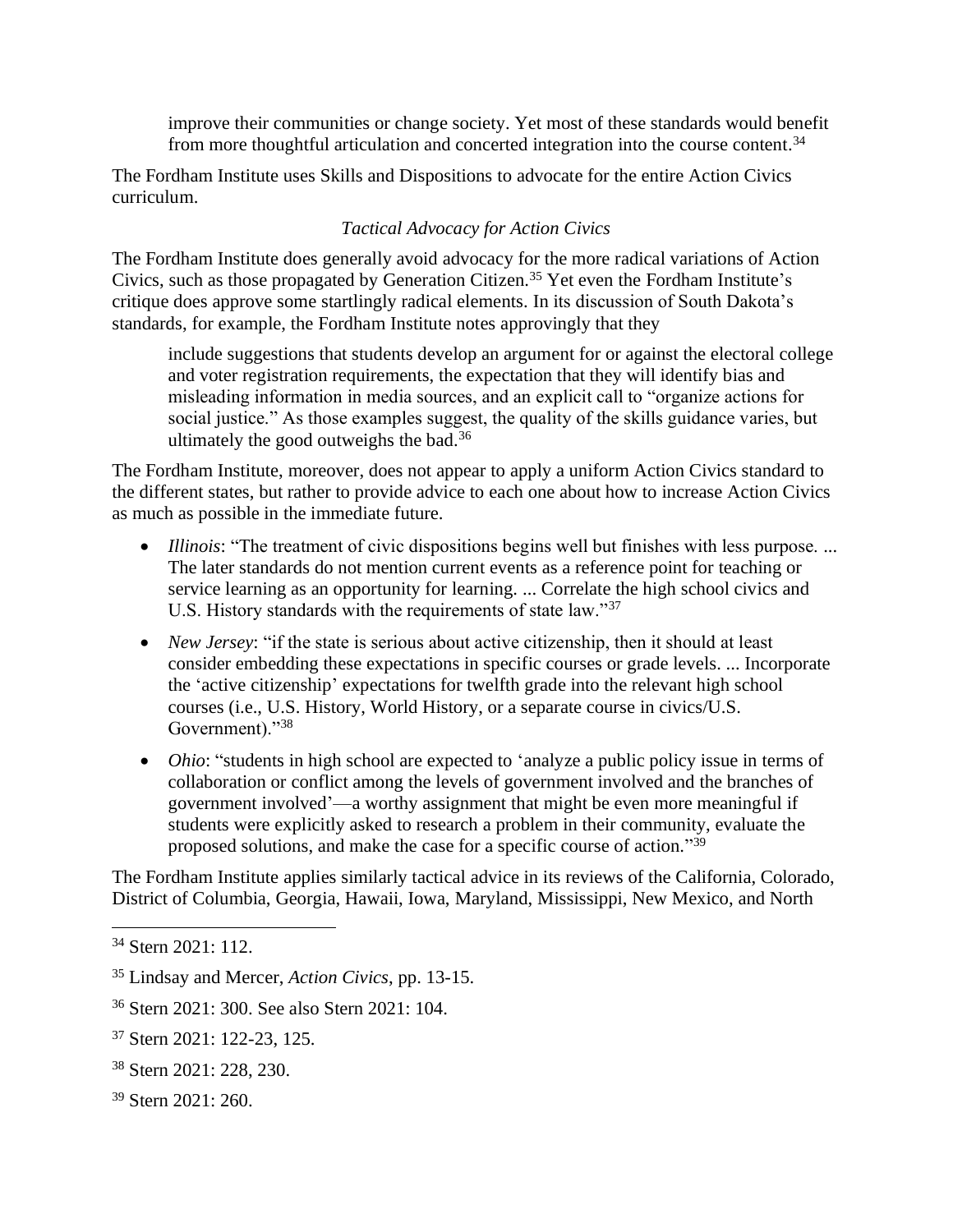Carolina state standards.<sup>40</sup> The Fordham Institute's critique provides arguments for state education bureaucrats, which they can use to convince state legislators to authorize more Action Civics.

#### *The Fordham Institute: Justifying Traditional Civics to the Woke Establishment?*

The Fordham Institute continues to push for a great deal of rigorous, traditional content in civics and history standards, often with great style.

- *Illinois*: "A sense of the generality of the Illinois standards for civics can be gained by noting that the concepts to be covered in thirteen years of education take only two pages to describe and contain only four proper nouns: 'Illinois,' 'United States,' 'Illinois Constitution,' and 'U.S. Constitution.'" 41
- *Kansas*: "the summary for the subsequent era is a single cosmic sentence: 'Students will evaluate the impact of the Cold War and Civil Rights on the social, cultural, environmental, economic, and political fabric of the United States."<sup>42</sup>

Some of its critiques illuminate the preening vacuity of "woke" curriculum standards: "Oregon's newly adopted civics and U.S. History standards are inadequate. Instead of specific and rigorous content, they offer vague exhortations and copious virtue signaling."<sup>43</sup> Others note in subdued fashion especially horrific excesses in state standards. So, in its critique of California's standards, the Fordham Institute mentions in a footnote that the state might rethink some of the individuals its standards present as civic role models:

Yuri Kochiyama, an advocate for social change, tolerance for Muslims, and reparations for Japanese Americans who were interned during WWII, may draw criticism for her later support of the Revolutionary Action Movement and Osama bin Laden. Minoru Yasui, who suffered a similar wartime experience, took his case to the Supreme Court, and devoted his life to tolerance, might be substituted.<sup>44</sup>

Its repeated emphasis to check for confirmation bias, albeit it could be weaponized by radical teachers to persecute conservative students, might prompt radical teachers to examine their own groupthink. 45

The Fordham Institute thus continues the Hirschian critiques for which it has achieved some note—but now they are framed as suggestions *to make Action Civics more effective*. The Fordham Institute now argues that students have to learn traditional civics and history content if they are to be effectively "civically engaged":

most essential social studies skills have little meaning in an information vacuum meaning, they are impossible to demonstrate without significant background knowledge.

<sup>40</sup> Stern 2021: 66, 75, 93, 105, 108, 112, 134, 167, 192, 234, 248.

<sup>41</sup> Stern 2021: 122.

<sup>42</sup> Stern 2021: 143. See also Stern 2021: 80.

<sup>43</sup> Stern 2021: 270-72. See also Stern 2021: 68, 235.

<sup>44</sup> Stern 2021: 63, 72.

<sup>45</sup> Stern 2021: 32.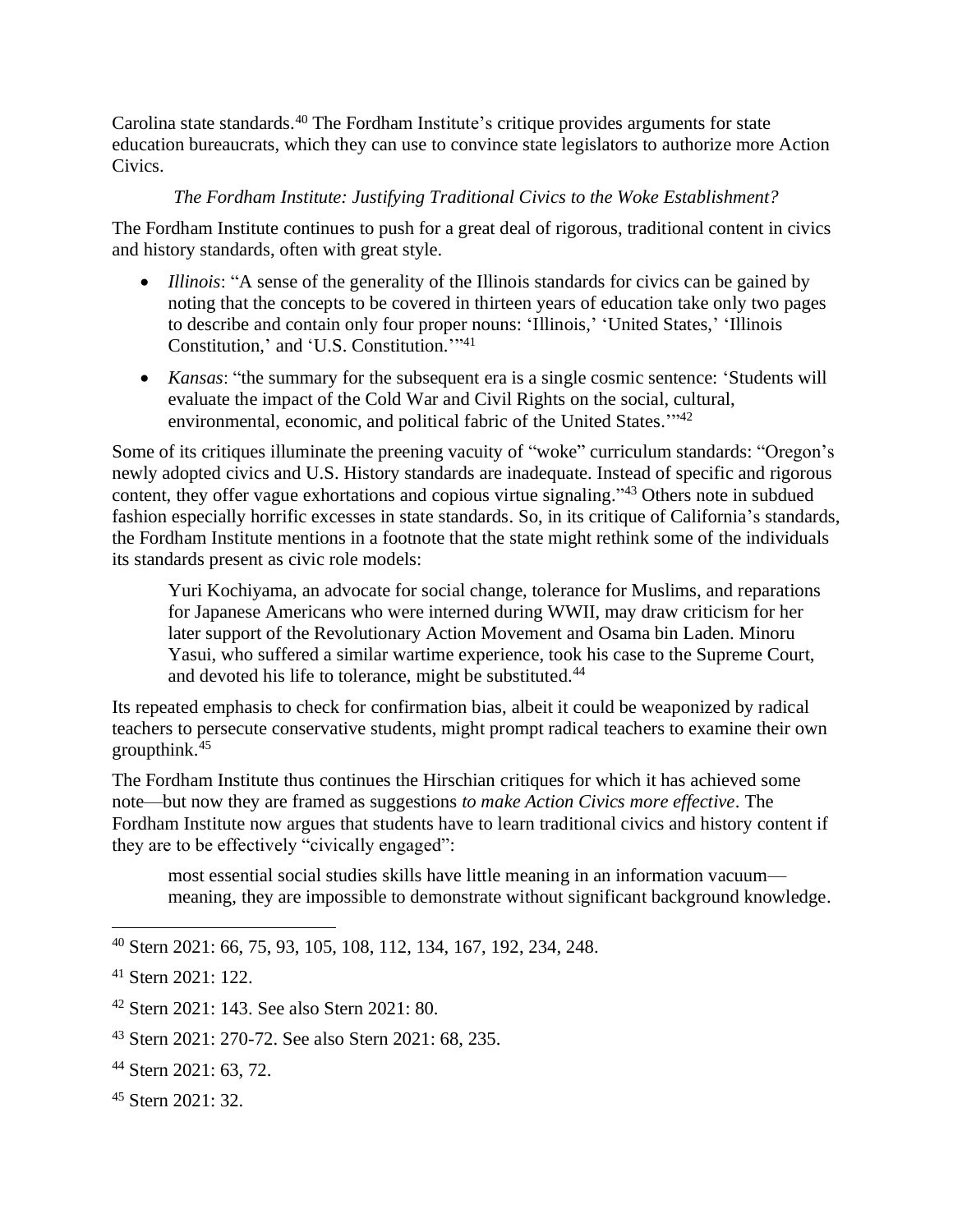... there is a sense in which any standards that focus on students' knowledge of core content are also skills standards, which is why states with "exemplary" social studies standards invariably organize them around the essentials of American history and government rather than abstract skillsets.<sup>46</sup>

Or, as it says of the Connecticut state standards, "Understanding a problem based on time and place and the choice between individual and collective action emerge in high school. These are excellent civics skills but difficult to forge sans content."<sup>47</sup>

The Fordham Institute appears to be testing a line of argument that will justify traditional civics content to the rising Woke Establishment. If this is indeed the case, we are afraid it has misjudged the larger horizon. Just as service-learning pedagogy more broadly hollows out all classroom education by saying it can only be justified by how it supports service-learning, so Action Civics hollows out history and civics by saying it can only be justified by how it supports Action Civics. There are only so many classroom hours, and Action Civics is a hungry parasite.

Consider how the Fordham Institute itself criticizes the District of Columbia for too much history content, which comes at the expense of "current issues" that are the prompts for Action Civics:

the focus on the history of the District and its government feels excessive, given the number of current issues (e.g., housing, crime, and jobs) that students are likely to find more engaging and relevant. ... Reduce the volume of historical material in D.C. History and Government and include more opportunities for students to apply their knowledge of history and government to the study of current issues in their communities (e.g., by asking them to write a paper on housing, education, or juvenile justice).<sup>48</sup>

The Fordham Institute's critique itself bears witness to the acid power of Action Civics: the champion of historical content has already come to criticize "excessive" historical content.

Fundamentally, Action Civics proponents don't believe in the value of traditional civics. We greatly fear that the Fordham Institute has undertaken a wager that will likely, at best, stave off for a few years the time when Action Civics advocates pocket the Fordham Institute's concessions and proceed with their destruction of the civics and history curriculum.

# *Conclusion*

We must reiterate our praise for the Fordham Institute's intentions. It wishes to forward the goal of bipartisan civics education. It desires in this what every civic-minded citizen would like.

Indeed, the Fordham Institute has produced material of great value in its review in *State Standards* of Civics and History standards. Its authors have devoted an extraordinary amount of labor to reading every civics and history standard in the country. The Fordham Institute's critiques usefully point out where standards lack traditional content coverage. We are indebted to this component of *State Standards*.

Yet *State Standards* blends advocacy for traditional content with counterproductive advocacy for Action Civics. We believe that the Fordham Institute has erred in seeking to compromise with

<sup>46</sup> Stern 2021: 31-32.

<sup>47</sup> Stern 2021: 80.

<sup>48</sup> Stern 2021: 93, 95; and see also 156.